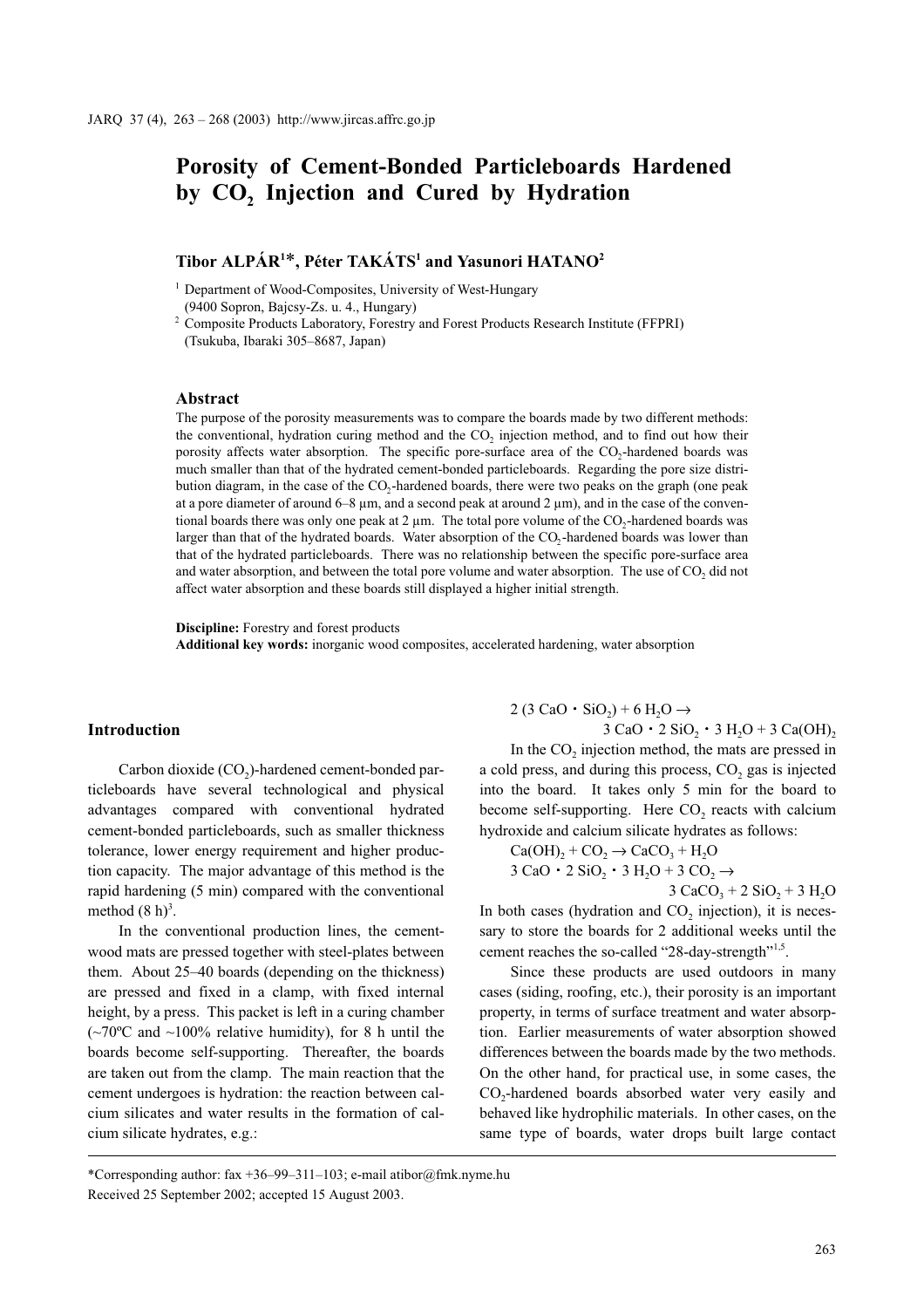angles and the boards acted like hydrophobic materials. Since it was considered that the difference in water absorption was related to their porosity, as a first step, we examined the porosity of the  $CO_2$ -hardened boards<sup>6,7</sup>.

# Materials and methods

### 1. Main properties of test pieces

CO<sub>2</sub>-hardened cement-bonded particleboards with different cement/wood ratios and target densities under absolute dry conditions (Table 1), were prepared to examine their porosity. The raw materials used in the experiments were as follows: Scotch pine particles (Pinus silvestris, particle size: about 0.25–2.5 mm mesh) with an average moisture content of 18%, CEM I. 42.5 Portland cement, calcium hydroxide, water, and CO<sub>2</sub> gas. The basic properties of the  $CO<sub>2</sub>$ -hardened boards (in the figures we used the values of the cement/wood ratio and the target density to identify the test pieces) are shown in Table 1. In the production of the experimental boards, we omitted the combination of 3.5 cement/wood ratio and 1,250 kg/cm<sup>3</sup> density, because in our previous experiments, this combination showed very low mechanical properties, which did not meet the standard requirements.

We used a Siempelkamp laboratory press to make the boards. The mat size was  $375 \times 470$  mm, and steel bars with a height of 12 mm were used to ensure the density and thickness of the boards. The specific pressure was around 4.8 MPa. The press-plates had bored holes, similar to those of hot-presses for steam injection. In this case, instead of steam,  $CO<sub>2</sub>$  gas was injected into the pressed boards alternately once from the bottom, and once from the top. The total pressing/injection time was 5 min. Thereafter, the boards were stored for 14 days at room temperature to ensure complete curing of the cement.

absolute dry conditions) was  $1,300 \text{ kg/m}^3$  and the cement/ wood ratio was 3.0. These samples were taken from factory-produced boards.

To determine the amount of carbon dioxide used in the reaction  $(CO<sub>2</sub>$  consumption), the weight of the mats was measured before insertion into the press, and the weight of the boards was measured right after pressing. The difference corresponded to the approximate  $CO<sub>2</sub>$ consumption, because during the pressing process, a certain amount of water had evaporated, which we could not measure. The 24-h water absorption of the boards was measured based on EN 317 standard<sup>8</sup>.

### 2. Porosity

Cement stone, used as binding material in cementbonded particleboards, is a material with a high porosity. The pores of the binding material of cement-bonded particleboards can be classified into 3 groups: (1) Gel pores : the spaces in the cement gel and between the microcrystals of hydrate products, which were formed during the reaction of the cement and water  $(1-10 \text{ nm})$ . (2) Capillary pores: the spaces, which were filled with water originally (20 nm–10  $\mu$ m). Their size depends on the stage of hydration. (3) Air pores: the spaces, which were formed due to inadequate compression or by pore-forming additives (20–300  $\mu$ m, or greater)<sup>3,4</sup>.

In this case, pores were formed by the  $CO<sub>2</sub>$  injection too, because during the treatment, the gas generates spaces through penetration into the board.

The volume of the liquid required to fill the pores determines the total porosity of cement stone. The pores with a diameter of 3.7 nm-300  $\mu$ m can be measured using a mercury-penetrating porosimeter.

The total porosity can be calculated by the equation<sup>6</sup>:  $P = (1 - \frac{\rho}{\rho_t}) \cdot 100$ 

The density of the conventional boards (also under

| Method of curing | Cement/wood ratio | Target density under absolute dry conditions<br>$(kg/m^3)$ |
|------------------|-------------------|------------------------------------------------------------|
| $CO$ , injection | 2.5               | 1,250<br>1,300                                             |
|                  |                   | 1,350                                                      |
| $CO$ , injection | 3.0               | 1,250<br>1,300<br>1,350                                    |
| $CO$ , injection | 3.5               | 1,300<br>1,350                                             |
| Hydration curing | 3.0               | 1,300                                                      |

#### Table 1. Cement/wood ratio and target density of the boards under absolute dry conditions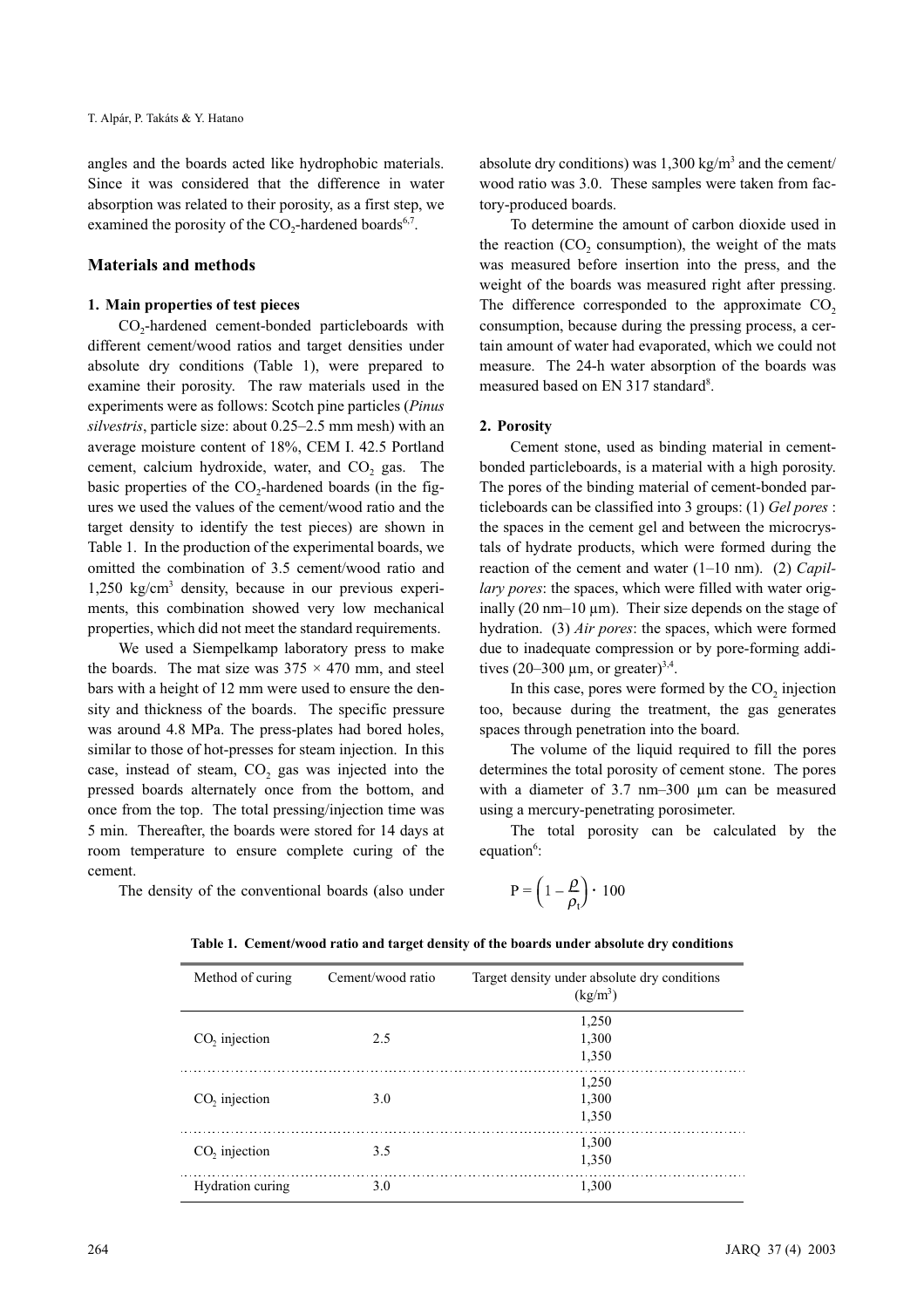where  $P: \text{porosity } (\%),$ 

- $\rho_t$ : density of the cement-bonded particleboard without pores  $(kg/m<sup>3</sup>)$ ,
- $\rho$ : density of the cement-bonded particleboard  $(kg/m^3)$ .

This equation may define the porosity and all the properties of the cement stone depend on the porosity.

# 3. Determination of the porosity

During these studies, the porosity was measured with a MICROMETICS 900 type, mercury-penetrating equipment, with a pressure range of 7 kPa–345 MPa, which enabled to measure pores with a diameter of 4 nm– 177 µm.

Using this equipment, the size and the amount of pores, cavities of porous materials, and the absolute density of solids and dust can be determined. Besides, the pore-surface area and size distribution of elemental particles and pores can be measured. The maximum diameter of the pores can be calculated from the pressure values, which corresponds to the pore volume. The cumulated pore volume for a given pore diameter can be calculated from the quasi-volume shrinkage<sup>2</sup>.

## Results and discussion

The results of the study showed that the specific pore-surface area of the  $CO<sub>2</sub>$ -hardened particleboards was smaller than that of the conventional boards (Fig. 1). The specific pore-surface area corresponds to the total



Fig. 1. Comparison of the specific pore-surface area of different board types

surface of the pores in 1 g of the observed material. The average specific pore-surface area of the standard, factory-made, hydrated boards  $(18.64 \text{ m}^2/\text{g})$  was  $17\%$  larger than the largest average value of the  $CO<sub>2</sub>$ -hardened boards (w/c = 3.0; r = 1,350 kg/m<sup>3</sup>: 15.9 m<sup>2</sup>/g). The total pore volume of the different board types is shown in Fig. 2. It was observed that the total pore volume of the conventional boards was the lowest.

The relationship between water absorption and the different board types is shown in Fig. 3. Although the



Fig. 2. Comparison of the pore volume of different board types



Fig. 3. Comparison of the water absorption depending on the board types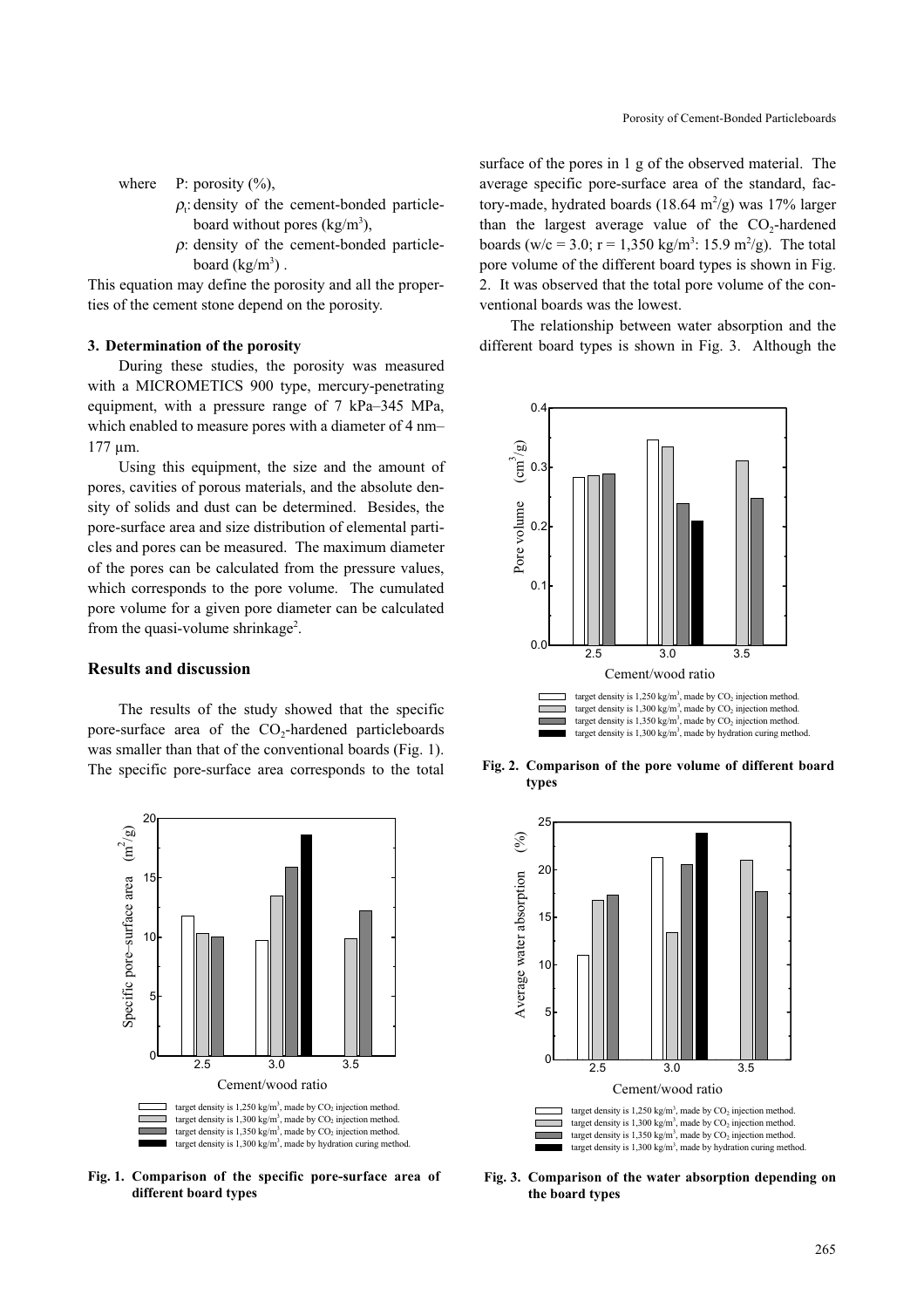

Fig. 4. Relation between water absorption and specific pore-surface area of the boards

pore volume of the CO<sub>2</sub>-hardened boards was larger than that of the hydrated boards, water absorption of the former was smaller than that of the latter. Regardless of the cement/wood ratio and density, there was no relationship either between the specific pore-surface area and water absorption (Fig. 4), or between water absorption and the total pore volume.

At the same time, we have to consider the pore size distribution, because the size of the pores would have an influence on water absorption too, in a given sample. It had an influence on the capillary behavior of the materials. The distribution of the pore size of the boards is shown in Fig. 5. In the case of the  $CO<sub>2</sub>$ -hardened boards, there was a maximum peak at a pore diameter of around  $6-8 \mu m$ , and a second peak at around  $1-2 \mu m$ . In the case of conventional hydrated boards, a high peak was observed at a pore diameter of around 2 µm and two low peaks at around 0.6 µm and 0.03 µm. In the case of the CO<sub>2</sub>-hardened boards, the maximum peak at a higher pore diameter was caused by gas injection. During the production of the CO<sub>2</sub>-hardened boards in the first phase of pressing (30 s), we applied a so-called pore process to facilitate the injection of the gas into the board. With this pore process, higher initial strength of the board could be ensured, but additional hydration was necessary to obtain the full strength of cement. It was also observed that the peaks at a pore diameter of around 1 µm were higher than those at around  $6-8$   $\mu$ m in many cases, which implied that there were more pores with such diameters. That is to say, the chemical reactions between  $CO<sub>2</sub>$  and the cement were also caused by the injection of  $CO<sub>2</sub>$  gas.

If the diameter of the capillaries is large, the speed of water penetration is also high. It remains to be deter-



Fig. 5. Distribution of the pore size of the boards

mined why the  $CO<sub>2</sub>$ -hardened boards, which showed a peak at a larger pore diameter, absorbed less water than the conventional boards, which contained only pores with a small diameter.

The  $CO<sub>2</sub>$  consumption, i.e. the amount of reacted  $CO<sub>2</sub>$  during the gas injection in the press is important for determining the physical and mechanical properties of the hardened and cured boards. Earlier it was found that the larger  $CO<sub>2</sub>$  consumption ensured the higher initial strength of the board<sup>1</sup>. For the reaction of  $CO_2$  with the cement, CO<sub>2</sub> must penetrate into the board, thereby creating more pores. It was, therefore, considered that the higher CO<sub>2</sub> consumption could account for the higher porosity, leading to increased water absorption. In this study, we compared the specific pore-surface area as a function of  $CO<sub>2</sub>$  consumption. As shown in Fig. 6, the specific pore-surface area increased slightly as the  $CO<sub>2</sub>$ consumption increased, although it was smaller than the specific pore-surface area of the hydrated boards (Fig. 4). This result seems to verify the above-mentioned hypothesis that higher  $CO<sub>2</sub>$  consumption results in a larger spe-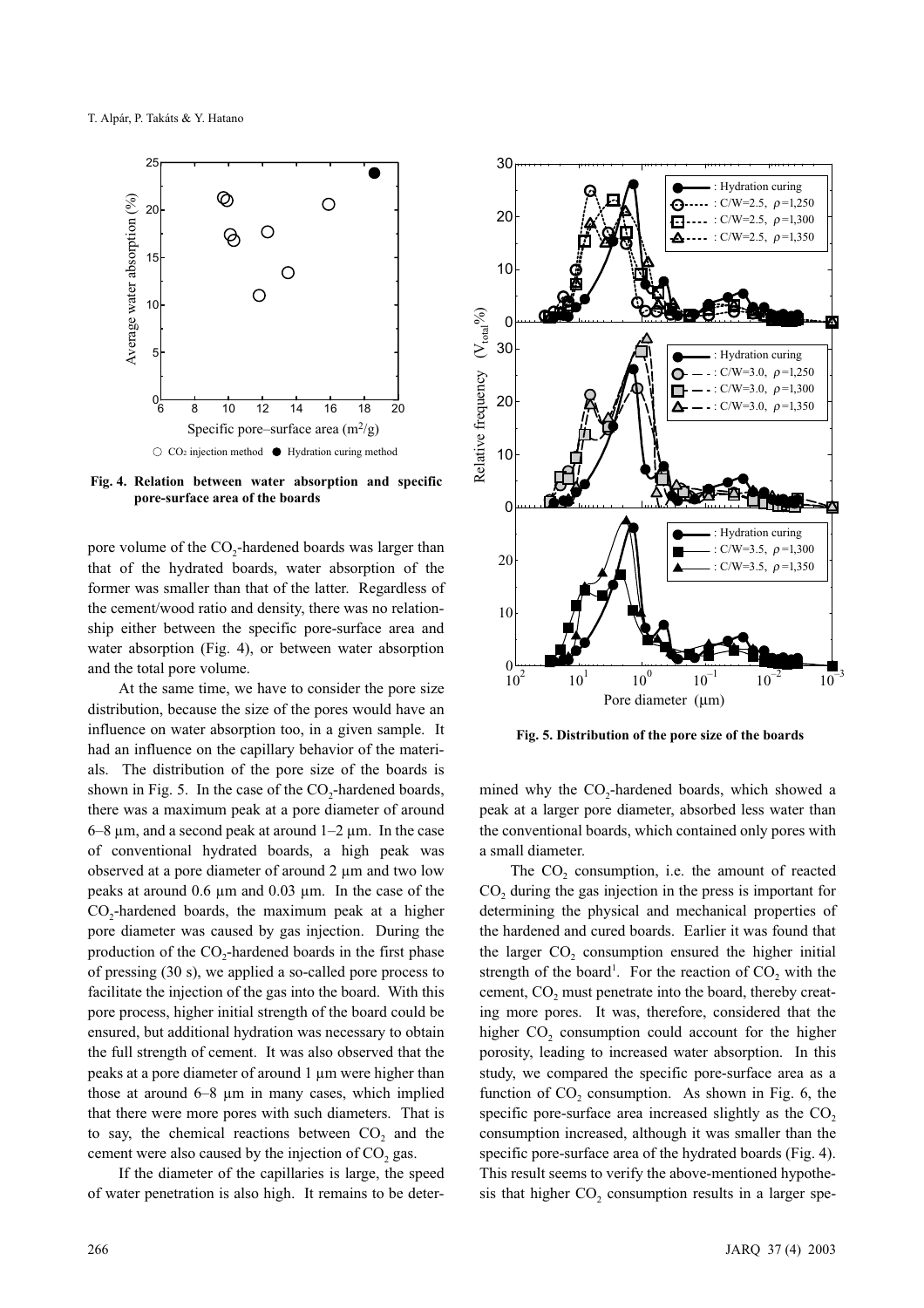

Fig. 6. Relation between specific pore-surface area and  $\mathrm{CO}_2$  consumption of the boards



Fig. 7. Relation between water absorption and  $CO<sub>2</sub>$  con-<br>cumption of the beaude sumption of the boards

cific pore-surface area. However, there was no relationship between CO<sub>2</sub> consumption and water absorption (Fig. 7). Therefore, it can be considered that the higher  $CO<sub>2</sub>$  consumption resulted in the higher initial strength and the larger pore-surface area, but that it did not adversely affect water absorption.

Finally, the pore volume as a function of the absolute dry density of the boards, regardless of the cement/ wood ratios, was plotted in Fig. 8. It can be clearly seen that the pore volume decreased as the density increased,



Fig. 8. Relation between pore volume and absolute dry density of the boards

although the correlation was only  $R^2 = 0.7567$ .

# Conclusion

The purpose of the porosity measurements was to compare boards made by two different methods: the conventional, hydration curing method and the  $CO<sub>2</sub>$  injection method, and to find out how porosity affects water absorption.

The pore size distribution diagram of the  $CO<sub>2</sub>$ -hardened boards show the presence of two peaks at a pore diameter of around  $6-8$  µm, and around  $1-2$  µm, while that of the conventional boards had only one main peak at  $2 \mu m$ . The specific pore-surface area of the CO<sub>2</sub>-hardened boards was smaller than that of the hydrated cement-bonded particleboards, the total pore volume of the CO<sub>2</sub>-hardened boards was larger than that of the hydrated ones, and water absorption of the  $CO<sub>2</sub>$ -hardened boards was smaller than that of the hydrated particleboards. It seemed that water absorption depended on the specific pore-surface area. However, among the  $CO<sub>2</sub>$ hardened boards, there was no relationship between water absorption and the specific pore-surface area, and also between water absorption and the total pore volume or the amount of  $CO<sub>2</sub>$  used.

The CO<sub>2</sub>-hardened boards did not show any disadvantage in terms of water absorption in this experiment, and had the advantage of a higher initial strength.

# References

1. Alpár, T. (2000) Methods to accelerate the hardening and curing of cement-bonded particleboards. PhD. thesis, University of West-Hungary, Hungary, 70–79 [In Hun